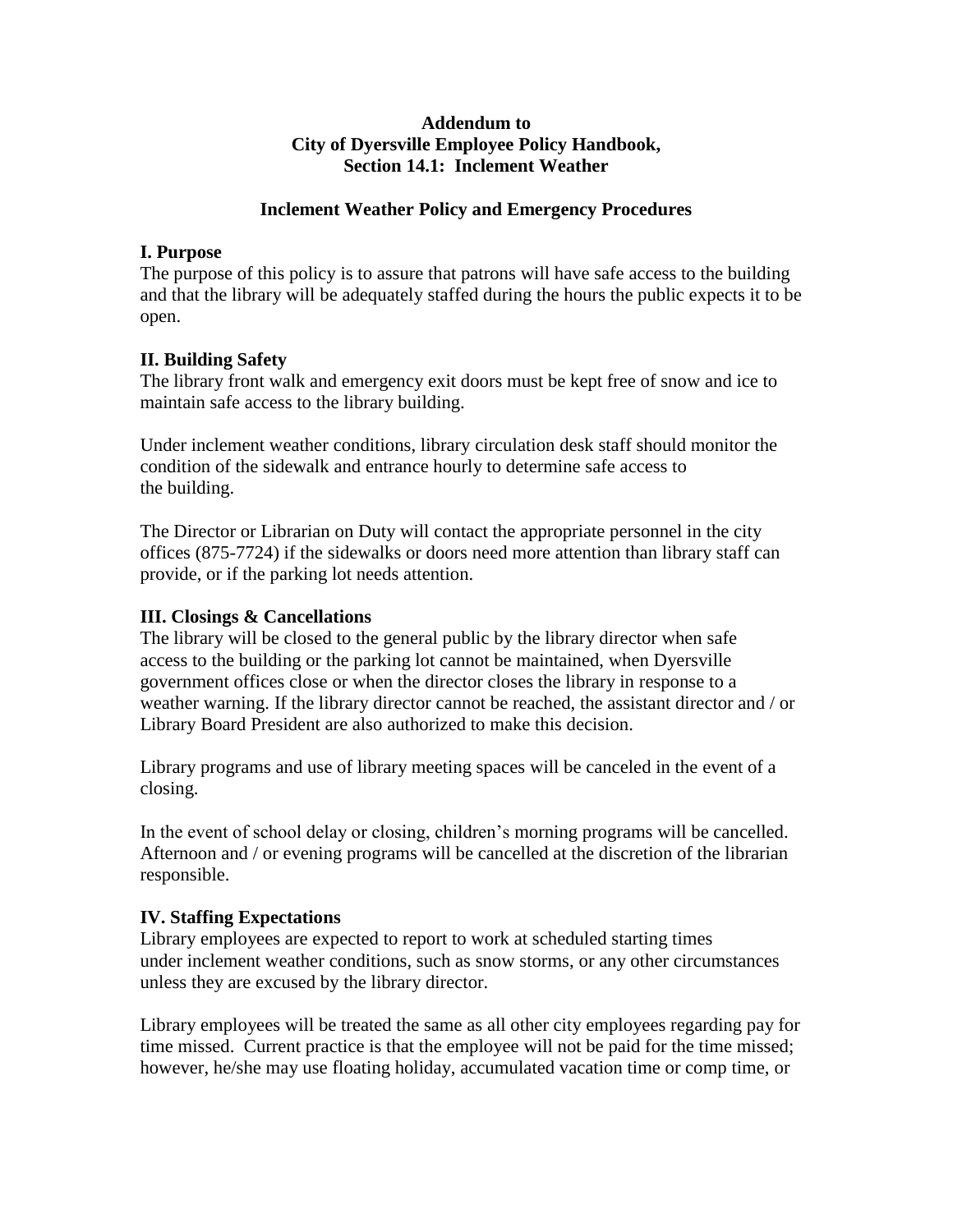casual leave, if available to them, in order to receive payment for time missed. They also have the option to make up the time missed within the work week.

# **EMERGENCY PROCEDURES:**

*Please note that the overriding priority is ensuring the safety of patrons and staff. If the urgency of the situation warrants, steps may be eliminated from these procedures.*

## **A. TORNADO**

#### **1. Tornado WATCH:**

Step 1: Notify library users as to areas affected and duration of the watch. Step 2: Repeat information every 30 minutes or when new information becomes available.

Step 3: Continue to monitor the situation with the Weather radio and / or the Internet on your phone

## **2. Tornado WARNING:**

Step 1: Notify library users as to areas affected and the duration of the warning. Step 2: If the Weather radio, your phone with weather notifications, and / or emergency system siren indicate that Dyersville is part of the warning, then all ADULT patrons or children accompanied by a parent or guardian must either leave the library **OR** go to the tornado shelter (basement). Children under the age of 16 who are NOT accompanied by a parent/guardian MUST proceed to the shelter (basement) with Library staff.

Unaccompanied children may **NOT** leave the library in these circumstances.

NOTE: Staff should permit and encourage children to call their parents if and when you proceed to the shelter.

Step 3: Make certain that no one is left in Library.

Step 4: Lock the INSIDE doors and leave outside doors unlocked for people seeking shelter.

Step 5: Put "Weather Alert" signs on the outside doors.

Step 6: Take following items with you to shelter: weather radio, cell phone (if you have one), purse/keys, chairs (if needed), and a flashlight. The weather radio is located in the cabinet near the coat rack. Be sure to take your library keys so that you can access the phone located in the basement computer room.

Step 7: Turn on the Weather radio or use your phone to find information specific to Dubuque / Delaware County / Dyersville.

If the Weather radio or other emergency weather sources indicates that Dyersville is NOT included in the warning and the tornado siren has NOT gone off staff, may use their discretion as to whether patrons (adult and children) may be allowed to remain in the library or whether you will announce that they will have to choose between leaving the library (if an adult or accompanied child) or going to the shelter*.* 

## **NOTE: WHEN IN DOUBT IN THESE CIRCUMSTANCES, ERR ON THE SIDE OF CAUTION AND ORDER ALL UNACCOMPANIED CHILDREN TO GO TO**